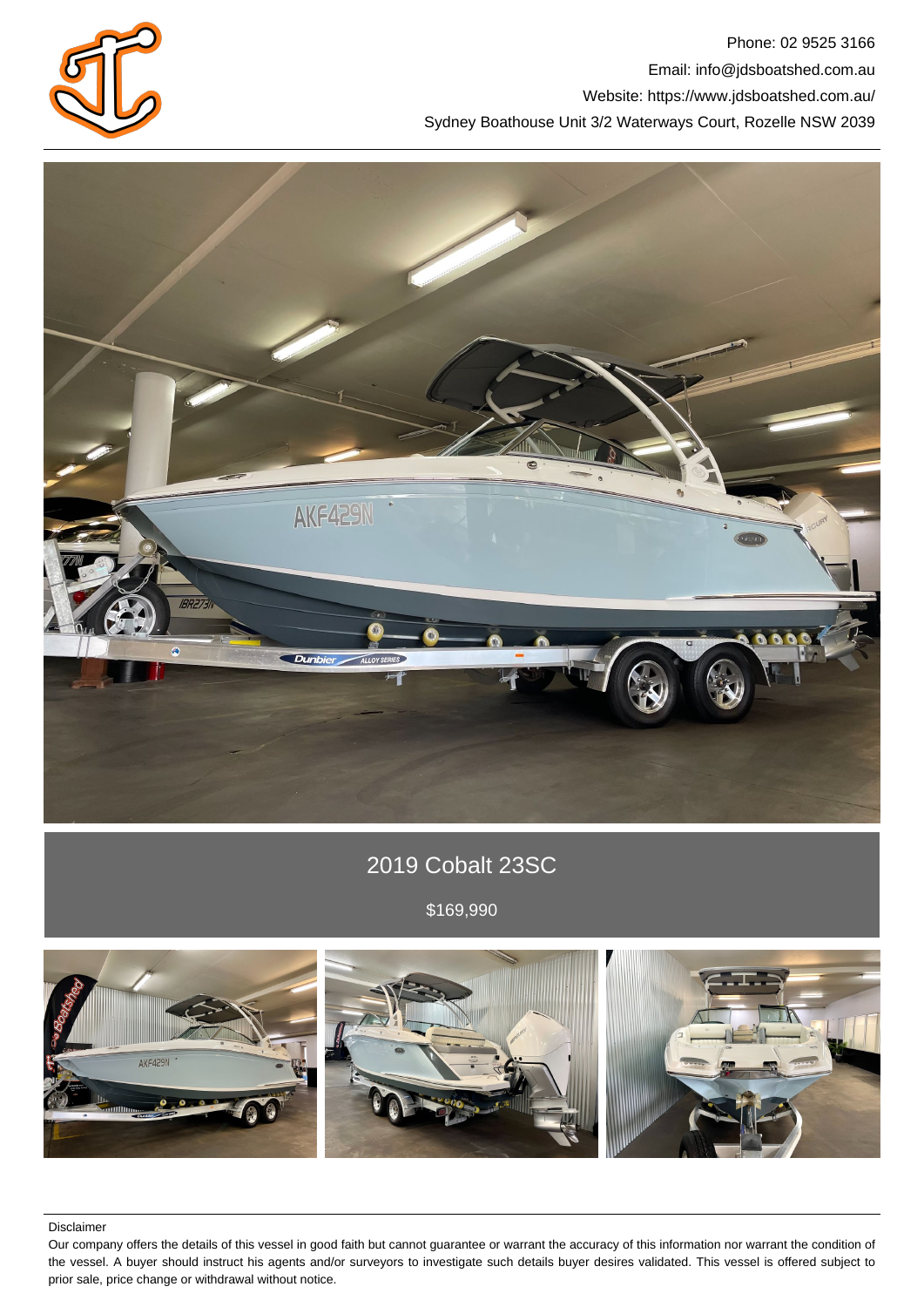

### **Specifications**

#### **Boat Details**

Price **\$169,990 Boat Brand Cobalt** Cobalt Model 23SC Length 7.06 Hull Style Single Hull Type Fibreglass Power Type **Power Power** Power Stock Number Condition Used State New South Wales Suburb **KIRRAWEE Engine Make Mercury Verado** 

Year 2019 2019 Category Category Motor & Power Boats

### **Description**

Check out this stunning 2019 Cobalt 23SC with a Dunbier alloy trailer available now! Boat, Motor & Trailer for \$169,990!

Just Serviced & Detailed! with 113hrs & Factory warranty remaining.

This could be yours from \$640 per week! Contact us for finance options.

The Cobalt 23SC is contoured for accessibility, but still features all the expected Cobalt standards: quickness to plane, smooth ride, stability in turns. Plus, the power of an outboard means solid speed and performance.

Displayed in our undercover showroom in Kirrawee

Options Include-

- MER Verado White V8- 300XL, DTS, PAS (1.85) 300hp
- Classic Ice Blue Graphics
- Accent Stripe, White
- Swim Platform Extension, White
- Hull Bottom, Shale
- Tahoe Grey Interior
- Cobalt Oval Logo, Recessed, Silver
- Grey Carpet
- Battery Switch w/ ACR Dual
- Premium Sound w/ Transom Remote
- Glass Cockpit, Garmin 7607 ( Standard)
- Electric Porcelain Head w/ Macerator
- Ski Tow Pylon ( Removable)
- Trim Tabs w/ Indicators
- Aft Walk thru Carpet
- Fender Clips w/ Line
- Arch, White ( FWD Folding) w/ Bimini, Shale
- Bow Tono Cover, Shale
- Cockpit Tonneau Cover, Shale
- Boarding Ladder, Port

Disclaimer

Our company offers the details of this vessel in good faith but cannot guarantee or warrant the accuracy of this information nor warrant the condition of the vessel. A buyer should instruct his agents and/or surveyors to investigate such details buyer desires validated. This vessel is offered subject to prior sale, price change or withdrawal without notice.